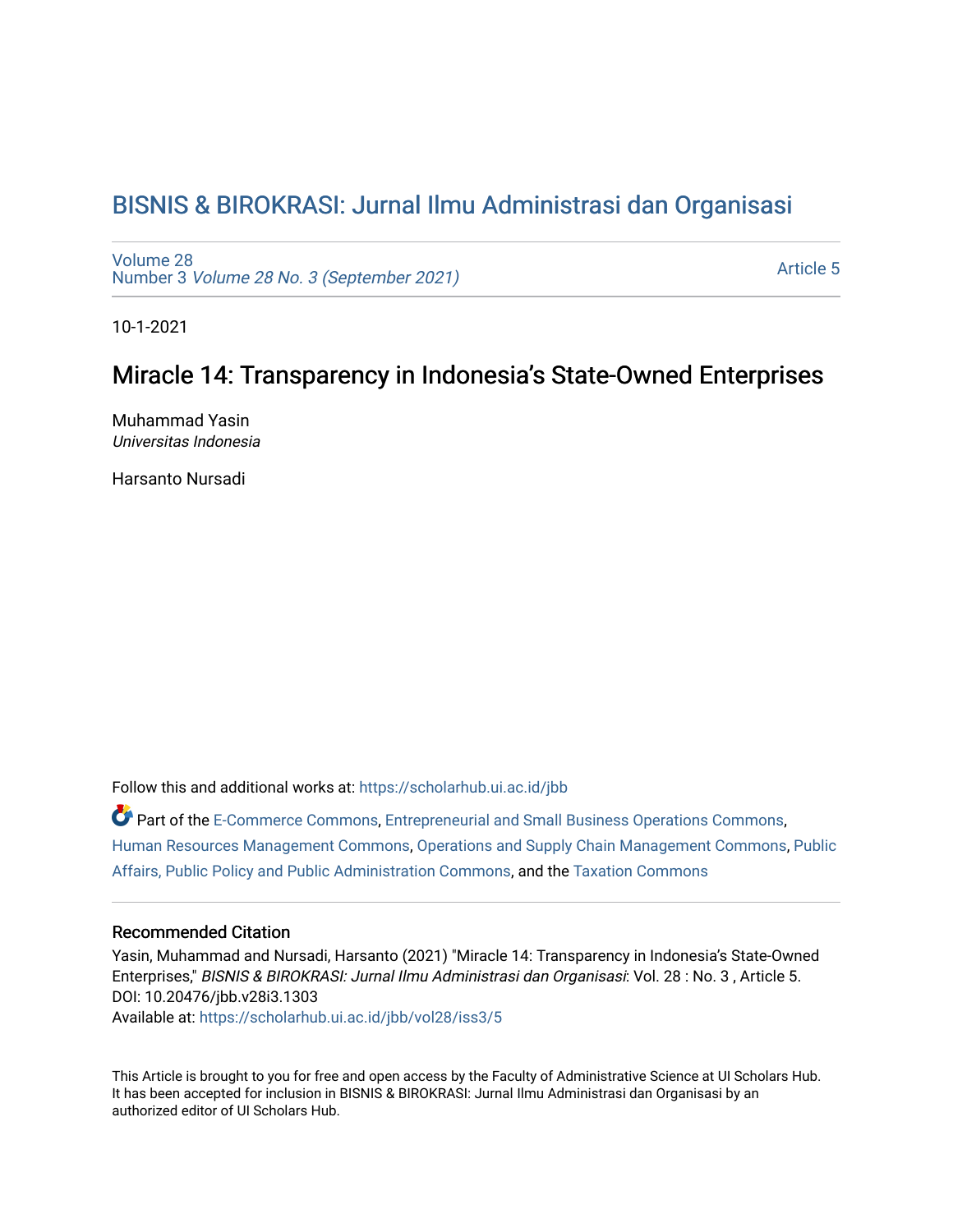# **Miracle 14: Transparency in Indonesia's State-Owned Enterprises**

**Muhammad Yasin1 , Harsanto Nursadi2**

*Faculty of Law Universitas Indonesia, Indonesia1,2* mysipahutar@gmail.com<sup>1</sup>, harsanto@ui.ac.id<sup>2</sup>

**Abstract**. In administrative science and administrative law, public information disclosure has universally recognized as important partway to good governance. There is an explosive recognition of the world to freedom of information act. Freedom of information or right to information is a inseparable part of transparency principle in governance. Enacting freedom of information act is an effort not only to make government better, but also to create trust among government, the business, and citizens. Indonesia has enacted Act Number 14/2008 (FOI Act) and run into force in 2010, which contains 14 obligations to State-Owned Enterprises (SOE's). This paper will focus to elaborate SOE's compliance with its basic obligations in this FOI Act, resulted in monitoring and evaluation conducted by Central Information Commission (CIC); the problems; the challenges, and the opportunities. This study used secondary data from the CIC annual ranking reports. The results show that good corporate governance is actually in line with transparency principle, the increase of participation level of SOE's in complying with the FOI Act, and most of SOE's are placed in 'uninformative' category.

**Keywords:** compliance, freedom of information, governance, state-owned enterprises, transparency

### **INTRODUCTION**

Tranparency is generally recognized as an important element of good democracy and governance. Public administration scholars has paid more attention to good governance and its principles. The dynamic of administrative law can be understood as law that govern all government personnels and institutions, affirms their commitment to creating good governance. Normally, administrative law is regarded as the area of law concerned with the control of governmental powers. One of the key function of administrative law is to control decision-making on the basis of powers attributed by laws. Leyland and Anthony (2009) said that administrative law embodies general principles which can be applied to the exercise of the power and duties of the authorities in order to ensure that the myriad of rules and discretionary powers available to executive and other public decision-makers conform to basic standards of legality and fairness. Administrative law or administrative scence is characterized by operating to provide for accountability and transparency. Cane (2011) wrote that administrative law is part of the legal framework for public administration. This dynamic in line with the administrative science and administrative law which sees the state in motion (de staat in beweging).

Transparency has long been understood in many aspects, but it is generally recognized as a pathway to make a better and modern government, to pro- mote what can be named as government tranparency. Government transparency is defined as broadly as a governing institution's openness to the gaze of others; is clearly among the pantheon of political virtues; a fundamental attribute of democracy; a norm of human rights; a tool to promote political and economis pros perity; a means to prevent corruption; and a tool to

increase of citizen trust to government. (Fenster, 2006; Mendell, 2003; Rose-Ackerman, 1999). Jannah, Sipahutar, and Hariyati (2020) stated that the need to open information for government officials applies both to the central and regional levels as a consequence of good governance. Moreover, information disclosure is seen as vital to the eradication of corruption in all levels of government administration.

Schiavo-Campo (2019) stated that transparency means providing reliable, relevant and timely infor mation in forms of comprehensible to those who need itu. Transparency is crucial for an informed executive, legislature, judiciary, and citizen at large. It requires the information to make available to all parties in usable form – with clear and public regulatory and policy-making process.

Fenster (2006) proposed two claims that support arguments about the importance of transparency in government. First, a government that is more transparent is therefore more democratic. Second, a government that more transparent will operate in a more effective and efficient manner, and will thereby better serve its citizens while dealing more fairly and peaceably with other nations.

Transparency is also important to make decision makers in government aware that what they are doing is not necessarily in the right direction. Transparency makes public participation is more secure, and that public participation gives rise to more ideas and con sideration for the government when making decisions. In this context, Stiglitz (2013) wrote: "My experience in government suggests that those who hold positions of power want to believe that they are doing the right thing –that they are pursuing the public interest. But their beliefs are at least malleable enough for them to be convinced by 'special interest' that what they want is in the public interest, when it is in fact in their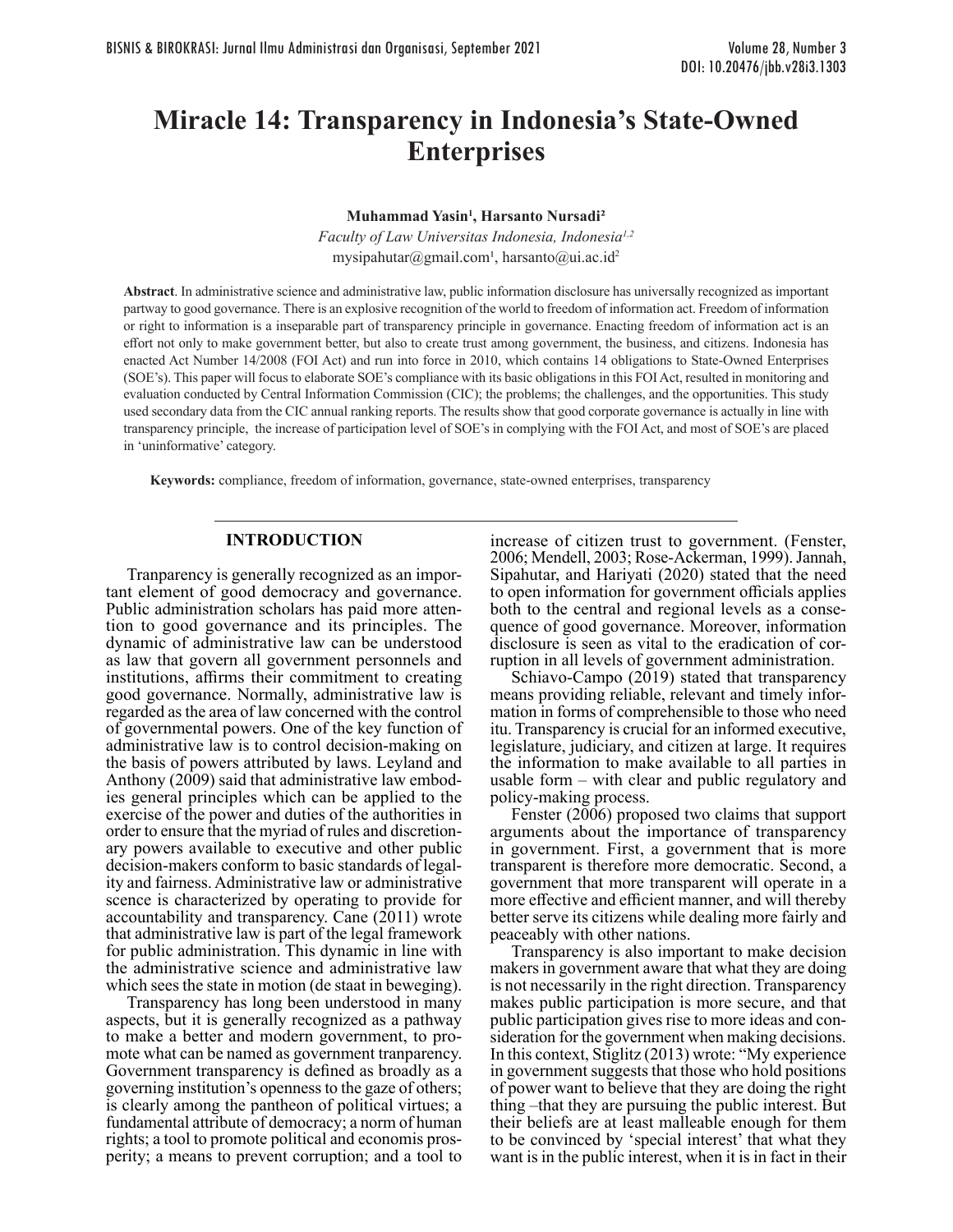own interests to so believe". (Note: 'their own', bold by Stiglitz himself).

The most obvious form of transparency is the openness of public information, which can be seen from the proactive provision of information by government agencies (Article 9 and 10 of FOIA-Indonesia) and the recognition of citizen's rights to access public infor- mation (Article 11 of FOIA-Indonesia). The first is commonly called as proactive disclosure of informa- tion; while the second one is information disclosure by request. Thus, public information disclosure can be seen from (i) the obligation of state agencies to make available and publish public information; and (ii) legally state recognition of citizens' rights to access information. Access to public information is a kind of human rights.

Freedom of public information has been univer-<br>sally passed into constitution or laws. In 1980's only 10 nations had laws that specifically guaranteed the rights of citizens to access government information. In 1990's, 56 countries have passed Freedom of Information (FOI) laws or Right to Information (RTI) laws, resulting 66 nations by October 2005. Ackerman and Sandoval-Ballesteros (2006) call this phenomenon as 'the global explotion of freedom of information laws'.

Article 19, a non-govermental organization located in London, reported that 90 percent of world's population live in countries that recognize cirizens' right to public information, and there are 118 countries that have adopted the Right to Information Laws. This development demonstrates worldwide recognition of the effect of transparency on good governance. Focused on the implication of governance disclo- sure, Candeub (2013) revealed conventional wisdom holds that government, especially in its executive and administrative capacity, must be transparent, disclosing how and why it makes decisions. He believes that transparency limits corruption and encourages public participation. Leyland and Anthony (2013) believed that the acoountability of governmental institutions is linked to their transparency. Citizens need to have access to information relating to the functioning of public agencies in many different contexts, For example, how decisions have been taken, the reasons for decisions, and how money has been spent.

Indonesia is one of the 118 countries that recognize citizens' right to information, after Act Number 14 of 2008 (then called as FOIA-Indonesia) was enacted and declared effective two years later. In fact, in Indonesia, recognition of this human right is guaranteed in the constitution (UUD 1945), so it has a stronger legal basis. Article 28F Indonesia Constitution states "Every person shall have the right to communicate and to obtain information for the purpose of the development of his/herself and social environment, and shall have the right to seek, obtain, possess, store, process and convey information by empowering all available types of channels". Particularly in the context of governance disclosure in Indonesia, the spirit of transparency is also stated in Act Number 30 of 2014 concerning Government Administration (UU Administrasi Pemerintahan). Article 51 of this Act states that Government Agencies or Officials are required to open access to govern- ment administration documents to every citizen of the community to obtain information unless stipulated otherwise by law.

As a form of transparency, FOIA/RTI laws not only guarantees citizens' rights to access information, but also increase citizen participation in decisionmaking, and makes public services in government better. FOIA is intended to increase trust between government, citizens and business entities (Hariyati et all., 2019).

The entry of government-run business entities into the obligations of the Public Agencies category that is obliged to comply with the FOIA-Indonesia is not an exaggeration. We can propose a number of reason that can be put forward. First, public companies should have implemented good corporate governance (GCG) for a long time, before enacting of Act Number 14 of 2008. Second, for State Ownership Enterpreneur (SOE's) that have listed (go public), transparency or openness is a legal obligation regulated in Act Number 8 of 1995 concerning the Capital Market (UU Pasar Modal) and Act Number 40 of 2007 concern- ing Limited Liability Companied. Third, openness actually provides many benefits for corporate actions and prevent corporation and its managers from fraud, excessive political pressure, or any kind of corrup- tions. In other hands, the application of principle of transparency is part of risk management.

Indonesia has 142 SOEs, whose core business fields are different but some overlap with each other. It is considered too fat, so there is a policy to make efficiency. After Miniter of SOEs Erick Thohir carried out efficiency measures, now the number has decreased to 107. The Minister is targeting the ideal number of SOEs in the future to be 80 companies. Thohir also spoke that transparancy is a requirement to encourage Indonesian SOEs to compete at the global level.

There are a number of factors that greatly affect SOEs performance. Apart from factors related to economics efficiency, there are also political influences. First, SOE's performs double functions: profit and non-profit at the same time. Second, SOEs may be pulled to finance the social activity of government institutions or activites of politicians who were shrouded in working visits or providing assistance to citizens. Third, in Indonesian, SOEs is often perceived as financial sources of politicians and political party figure, so that the position of Board of Commissioner member sometimes is filled with people with strong political backgrounds (ICW, 2020). The e-KTP procurement case can be used as a concrete example of how politicians build networks with government officials and SOEs top leader to get financial benefits (TII, 2017). Managers from at least four SOEs was under investigated and interviewed by KPK because their involvement in this case.

Seeing the position of commissioners (or directors)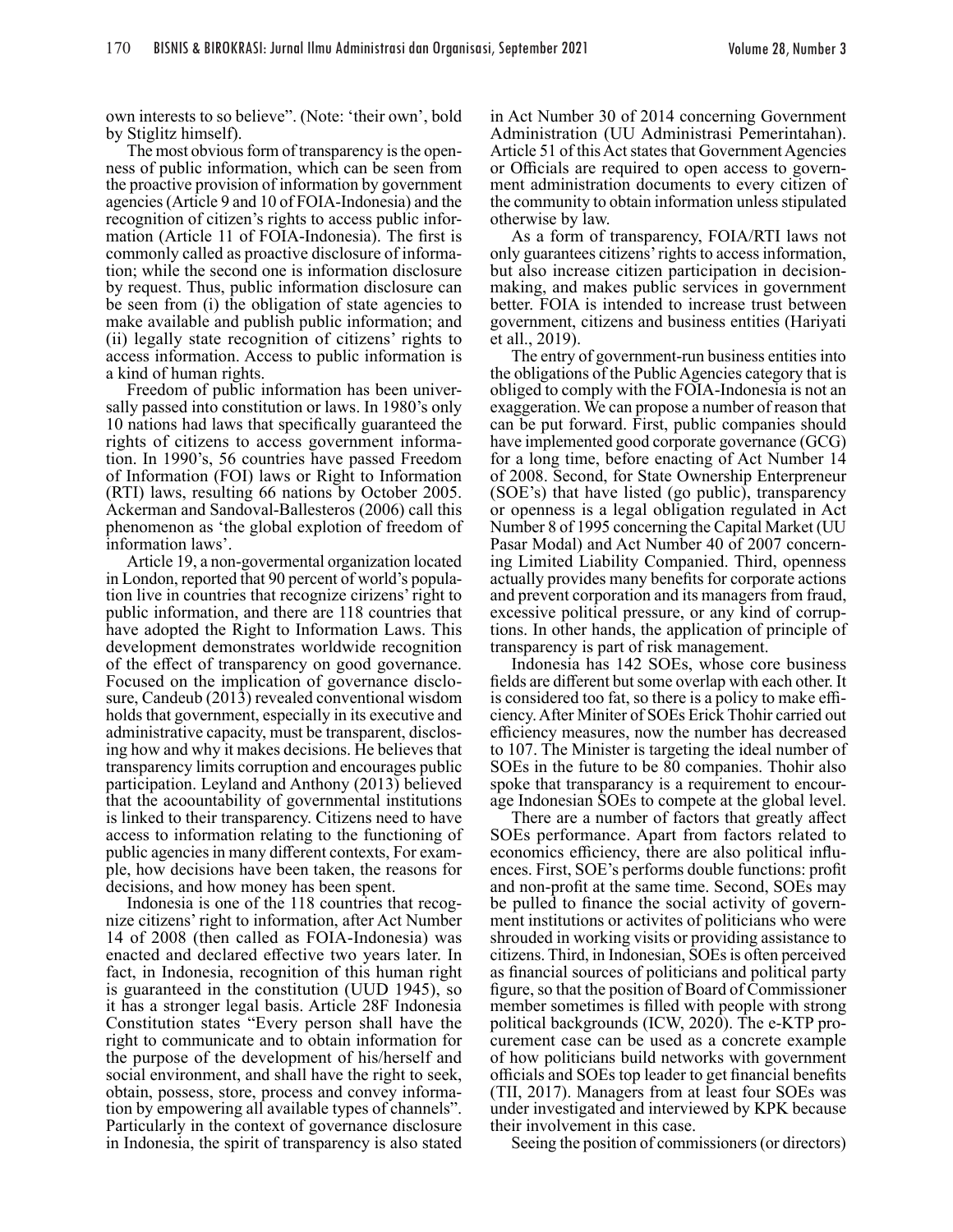of SOEs is actually very interesting. This is because they are the one who carry out the supervisory func tion, including ensuring compliance with the principle of transparency in business operations. On the one hand, there is a tendency to appoint commissioners of SOEs with political background; and on the other hand, there is always the desire of politicians to 'enter' SOEs even though this is considered danger- ous because it is prone to conflict of interest that lead to corruption. Profiling conducted by the Ombudsman and KPK found found 138 of the 281 active Board of Commissioner member did not not match the seats occupied with their competency backgrounds (Tirto, 2020). The appointment of political background commissioners can positively encourage transparency, it is easier to lobby political power in government to support transparency policies. By applying the prin- ciples of transparency, SOEs can actually prevent irregularities, including excesses arising from political pressure. Decision-making in closed spaces to accomadate political pressure can potentially disrupt the performance of SOEs.

#### **RESEARCH METHOD**

This paper will answer the following questions: (1) What are the obligations of Indonesian SOEs as Public Agencies in the context of public information disclosure?; (2) How is SOEs compliance with information disclosure based on the assessment result of the Central Information Commission?; and (3) What are the challenges and opportunities faced by SOEs in applying its obligations according to FOIA-Indonesia, include in pandemic and new normal era?

Answering these questions, we use normative research on library materials or secondary data. Secondary data consists of primary legal materials, secondary legal materials, and tertiary legal materials. Secondary data used in this study include primary legal materials such as data for assessing the compli- ance of public agencies published by an authorized institution, namely Central Information Commission. The rest are secondary legal materials such as research results and writings summarized in a reference list below such scientific journals accessed through j.store org; garuda.ristekdikti.go.id; and Westlaw; then tertiary legal materials such as dictionary.

#### **RESULT AND DISCUSSION**

#### **(1)SOEs as Public Organs**

SOEs is a business entity which all or most of its capital is owned by the state through direct participation originating from separated state assets. Theoritically and normatively, SOEs are established to many objectives: (a) to contribute to the development of the national economy in general, and state revenues in particularly; (b) pursuit of profit; (c) administering public benefits in the form of providing goods or services of high quality and adequate for the fulfillment of the livelihoods of many people;

(d) pioneering business activities that are not yet able to be implemented by the private sector and cooperatives; and (e) actively participate in providing guidance and assistance to small and medium enter- prises, cooperation, and community.

FOIA-Indonesia basically adheres to the universal rule that every citizen has the right to obtain public information from Public Agency. Which institutions are included in the the category of Publik Agencies differ from country to country. In the process of enacting FOIA-Indonesia has become a long discus- sion. Generally accepted, public agencies include all organs in executive power or government administration bodies. But there are also those regulate broader institutions, include certain private company.

There are at least two reasons that can be put for ward. The first reason, derived from the point of view of government actions (bestuurhandelingen). This means any action carried out by the governmental institutions (bestuursorgaan) in functioning govern- ment tasks and goals. Government action can be in the form of material action (feitleijke handelingen) and legal action (rechtshandelingen). In administra- tive law, what is important to pay attention to is legal action because it will have legal consequences for the people affected by those actions (Ridwan, 2017). Based on kind or type of action, government actions are differentiated into public legal actions and private legal actions. The presence of the state in the form of SOEs is an act of the state in the realm of private law. If government actions in the public sphere must apply transparency, then in the private sphere it must also be open, unless it is declared confidential or secret.

To find out whether a government action is public or private, we can look at the position of the government officials in carrying out any kind of action. If government official acts in quality as government, then what applies is public law. Conversely, if a government agency is involved in civil society such as rent a car or house then it is subject to private law (Ridwan, 2017). In this context, it can be seen that most SOEs whose funds come from separated SOEs assets are subject to regulations regarding corporations, namely the Limited Liability Company Law.

The second one, Indonesia embraces a broader view of public agencies, not only government agencies, but also business entities, political parties, and possibly non-governmental organizations. All state organs under the executive, judiciary and legislature are public agencies. Other agencies are also qualified as public agencies based on two criteria, namely (a) their main functions and duties; and (b) funds used. Criterion (a) includes all institutions whose main functions and duties are related to the administration of the state are public agencies, for example the Corruption Eradication Commission and state auxiliary organs. Criterion (b), which has been the focus of debate so far, includes all institutions whose funds are partly or wholly sourced from the APBN/APBD (National Budget and Expenditure/Local Budget and Expenditure), including non-governmental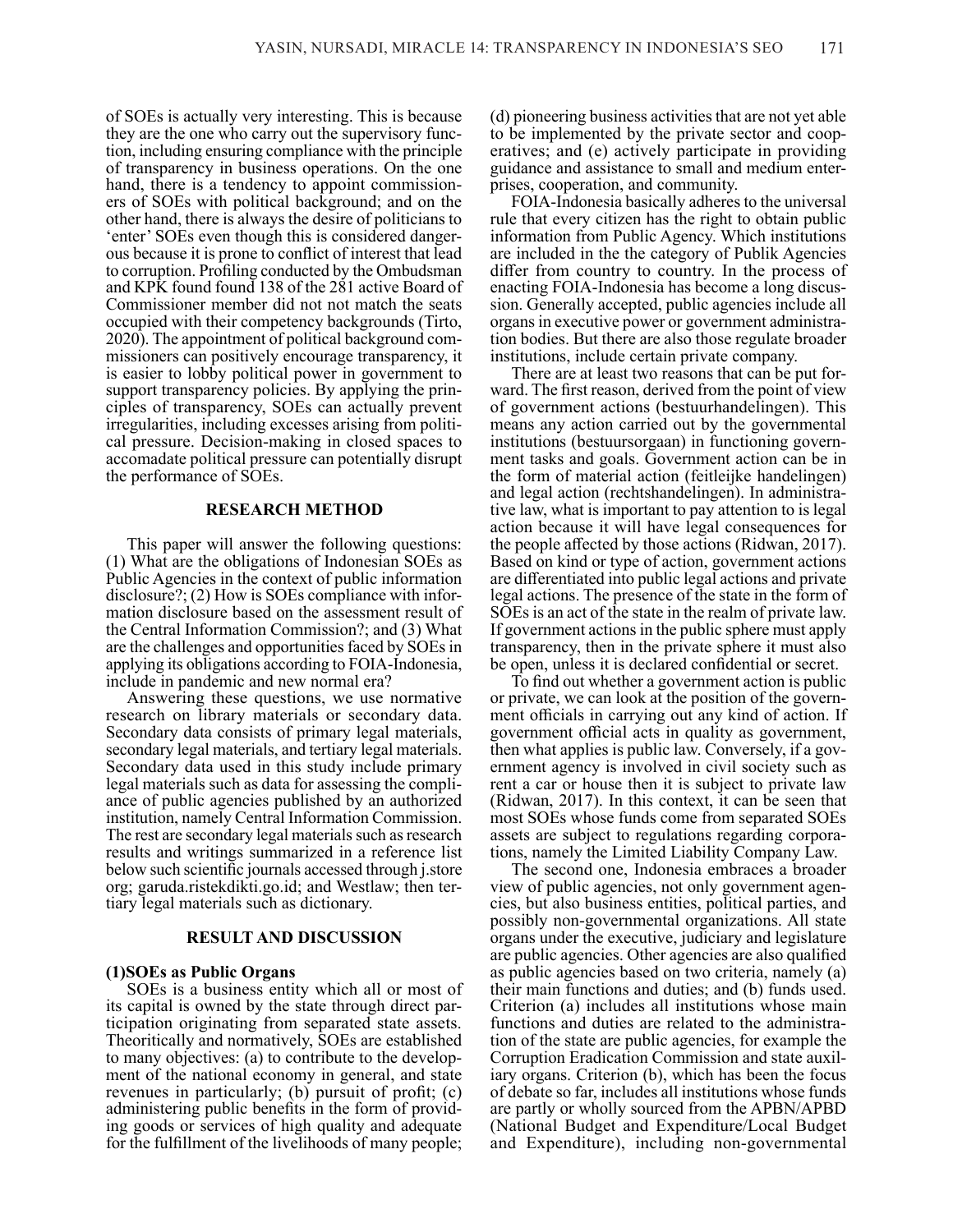organizations if part or all of the funds come from the APBN/APBD, public donations or donations from abroad.

Historically, during law-making process of FOIA Bill, there was resistance to the qualify SOEs as a Public Agency. Civil society groups who's partici pated in discussing this bill, urged the government and the DPR as legislators to include SOEs and political parties, considering that the state funds used by these two entities are very large. Finally, through debate and lobby, SOEs was still recognized as a public agency. As a consequence, SOEs have the same rights and obligations as other public agency, including serving requests for information from the public. The affirmation in the law does not eliminate the debate in the academic world regarding the position of SOEs as a public agency. In cases of information disputes handled by the Information Commission and the Courts, SOEs have been firmly declared as public agencies. For exampes, in the case of LSM Peduli Mutu Pendidikan Nasional versus PT Pertamina (Persero) (verdict No. 038/VII/KIP-PS-M-A/2015), dan Suherly Harahap versus PT Hutama Karya (Persero) (verdict No. 062/XII/KIP-PS-A/2016).

#### **(2)Miracle 14**

Oxford English Dictionary defines word 'miracle' as : (1) act or event that does not follow the laws of nature and is believed tu be caused by God; (2) lucky thing that happens that you did not expect or think possible. We prefer use word 'miracle' in this contex as a 'lucky thing' because number 14. We can see SOEs as a Public Agency is regulated in an Act number 14, its obligations are outlines in Article 14, and there are 14 items of SOEs obligations. The 'miracle' of the number 14 was not intended in the law-making process.

The following table shows 14 points of SOEs obligations in the context of public information disclosure.

From the 14 liabilities in FOIA-Indonesia, most of them relate to the company's finances or financial aspects such as annual reports, financial reports, profit and loss accounts, and the allocation of remuneration funds for the company's directors and commissioners. However, some points of obligation are not something that is difficult to carry out. For example,

#### **Table 1. SOE Obligations in the context of public information disclosure**

- Name and domicile of company, purpose and objective as well as type of business  $\overline{1}$
- activity, period of establishment, and capital, as stated in the Articles of Association.
- Name list of shareholders, Board of Directors and Board of Commissioners.  $\overline{2}$  $3.$ Audited annual reports, financial reports, profit and loss statements, and audited
- reports on corporate social responsibility. 4. Assessment results by external auditors, credit rating agencies, and other rating agencies
- System and allocation of remuneration for Board of Commissioners/Board of  $5.$ Supervisors and Board of Directors.
- Mechanism to elect Board of Commissioners or Board of Supervisors. 6.
- Legal cases faced by SOEs which is classified as public information. 7.
- Guidelines for implementing good corporate governance based on the principles of 8. transparency, accountability, responsibility, independence and fairness.
- Announcement of debt securities issuance.  $10.$
- Replacement of the public accountant who audits the company  $11.$
- Change in the company's fiscal year.
- Government assignment activities or public services or subsidies 12.
- 13. Guideline of procurement mechanism in SOEs 14. Other information as determined by the Law relating to SOEs.

information relating to the identity of the company and its shareholders; guidelines for the procurement; the mechanism for determining the board of directors and commissioners; and corporate governance guidelines.

Basically, only information relating to finance, audit results, and legal cases that relatively contains exempt information. If they consider that information is confidential, SOEs can determine which information is exempt based on a consequence test. The privatization process and the procurement, for example, contain confidential information because it is related to the objective of maintaining fair business competition. It includes legal grounds for determin- ing confidential information. However, it is wrong to consider all financial information as confidential information. In fact, Schauer (2014) said transparency can foster accountability and prevent the misuse of funds and the abuse of power. Transparency is undoubtedly effective in lessening the incidence and consequences of official and institutional decision financial and otherwise- that reflect incompetence, malice, or incentives at odds with those of the public interest.

The type of public information managed by SOEs is actually more than 14 items as quoted above. There are two main reasons that can be put forward. First, the general provisions regarding the obligations of public agencies set out in Articles 9-11 of FOIA-Indonesia also apply to SOEs. The types of information can be in the form of: (a) information that must be provided and announced periodically; (b) information which must be announced immediately; and (c) information which must be available at all times. Second, the Ministry of SOEs has also regulated various types of information which are its obligations, which are contained in an internal regulation, namely the Minister of SOEs Regulation Number 08/MBU/2014 concerning Guidelines for Information Management and Documentation in the Ministry of SOEs, as revised by the Minister of SOEs Regulation Number 12/MBU/10/2015.

#### **(3)SOEs Compliance**

As a business entity, some of which are publicly listed companies, SOEs are subject to the principles of good corporate governance. Act Number 19 of 2003 concerning SOEs mentions the word "information" 11 times and the word "transparency" 5 times. Article 5 requires the Board of Directors to comply with the SOEs Articles of Association and must implement the principle of transparency. The principle of transparency should ne applied in the restructuring and privatization processes.

In fact, GCG has become a standard guideline, and become the "spirit" of SOEs operational. Many SOEs have announced that they have obtained universally accepted compliance standards such as ISO, which means that companies adhere to good corporate governance. There are five basic principles of GCG that are universally recognized, namely transparency,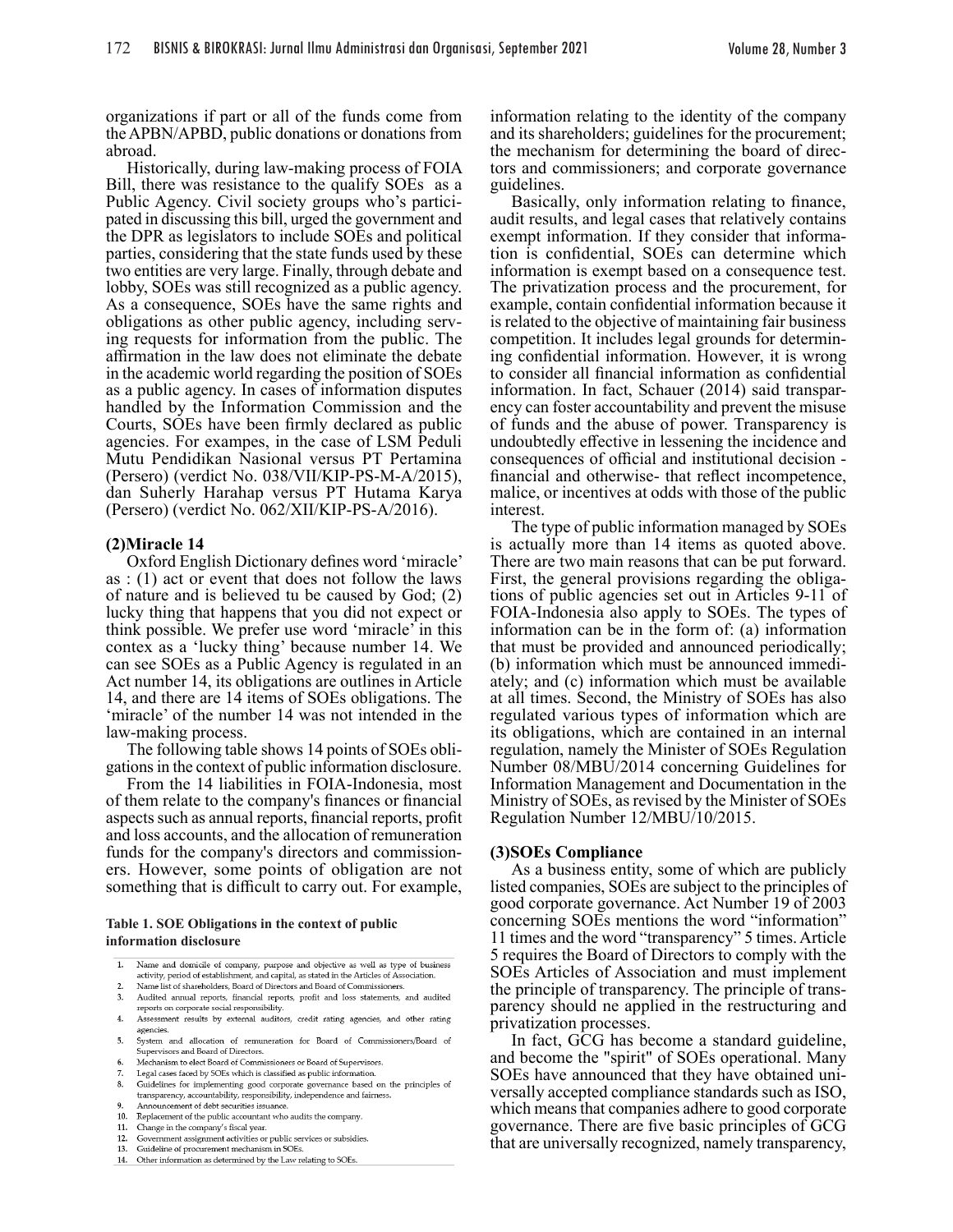accountability, responsibility, independence and fairness. Transparency can be defined as the disclosure of information both in the decision-making process and in disclosing material and relevant information regarding the company's activities. Daniri (2014) states that companies must provide sufficient, accu rate, and timely information to various parties with an interest in the company. Each company is expected to publish financial and other information that is material and has a significant impact on company performance. Investors must be able to access important company information easily when needed. One of the benefits derived from the principle of transparency is that stakeholders can know the risks that may occur when conducting transactions with SOEs.

SOEs compliance in fulfilling its obligation to convey public information can actually be done by looking directly at the website of each SOEs. This means that a comprehensive study of the 107 avail able SOEs is necessary. According to FOIA-Indonesia (Article 13) and Government Regulation Number 61 Year 2010, two main aspects that have been part of the compliance assessment of public agencies are the appointment of an Information Management and Documentation Officer (Pejabat Pengelola Informasi dan Dokumentasi/PPID), and the existence of internal regulations governing information management. In this paper, SOEs compliance will be seen based on the publication of the assessment that has been carried out by the Central Information Commission.

The view of Coffee (1984), as cited by Nasution (2001), can be referred to to remind the basis for thinking about the urgency of disclosure principles for SOEs. First, because information has various characteristics as public goods, research on company shares is less available, resulting in verification of information received by the public (issuers). A mandatory disclosure system can be seen as a strategy to reduce the cost of seeking information. Second, it is generally recognized that greater inefficiencies will occur without mandatory disclosure systems because investors will incur more costs to pursue profits. Third, the voluntary disclosure system practiced by a number of companies has proven unsatisfactory. Information stored only by the company's top managers can misinform the market, perhaps even plunging top managers into the insider trading trap. Fourth, in an efficient capital market environment, there is a lot of other information that SOEs investors may need to optimize their investment. Such information is best provided through a mandatory disclosure system.

#### **Participation**

Participation is very important in encouraging information disclosure. One of FOIA-Indonesia's goals is "to encourage public participation in the public policy making process". The success of a policy or program is determined by the participation of stakeholders.

In the context of information management and services, there are three participation rooms that will

**Graph 1. SOE's participation in monitoring and evaluation of Public Agencies, 2015-2019**



be filled by SOEs. The first room is the management of information in the internal environment through the development of information systems. Article 7 (3) of FOIA-Indonesia states that Public Agencies must build and develop information and documentation systems to manage public information properly and efficiently so that it can be accessed easily. Website can be used to publish information. By using technology, SOEs can serve public easily. Second, outward participation in the form of service when there is a request for information from an Indonesian citizen or legal entity, when there is an assessment of the disclosure of public information, or when it is necessary to resolve information disputes at the tribunal stage (out of court settlement). Third, participate in the sense of being present at the courtroom if an information dispute ends in court. In this dispute process, SOEs must fight for their arguments for administrative justice. Information disputes occur if the SOEs does not provide the requested information; SOEs provides information but not as requested; has not provided information by the time specified; or SOEs charge excessive fees.

The level of participation here is intended as the level of participation of SOEs in the information disclosure assessment process conducted by the Central Information Commission. Not participating does not fully mean that the SOEs concerned is very closed. All SOEs convey information through electronic and non-electronic channels. The Central Information Commission's assessment is far from merely the existence of a company website.

The Graph 1 above shows us that in the first two years (2015 and 2016) the participation rate of SOEs following the assessment did not increase because the numbers were both 51. The lowest participation, only 25 out of 118 public agencies, occurred in the assess ment period in 2017. The next two years the number of public agencies participating in The assessment has increased, but on the other hand, the number of targeted SOEs has decreased from 111 to 109. In terms of percentage, there is an increase in participation from 50.45 percent in 2018 to 55.96 percent in 2019.

#### **Compliance Score (Informativness)**

Using five assessment categories, the Central Information Commission has conducted assessments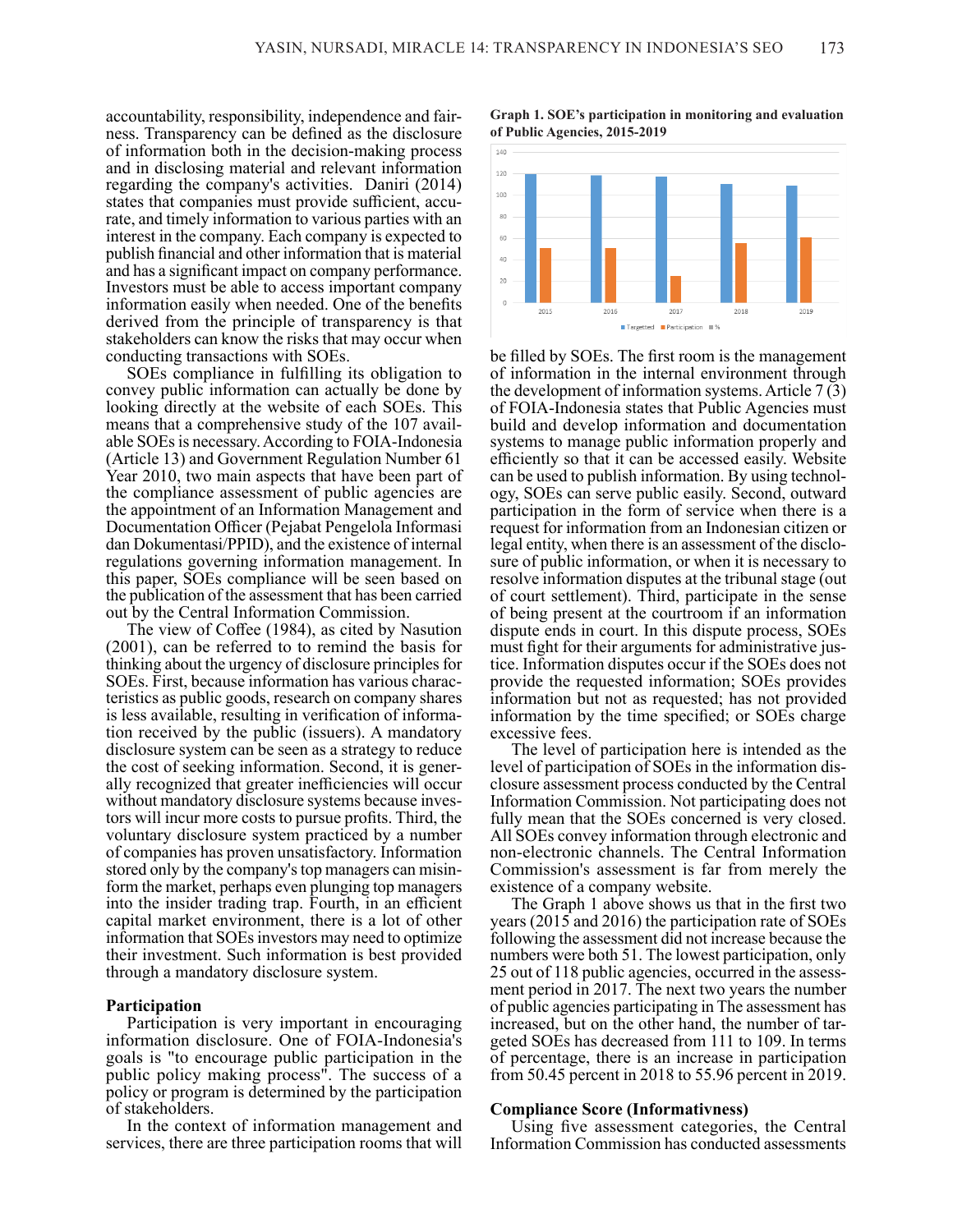of public agencies. "Informative" means that the Public Agency has a score of 90-100. The category 'Towards Informative' is obtained if the score is 80-89.9; 'Quite Informative' means a score of 60-79.9 is obtained; a 'Less Informative' score is 40-59.9; and "Uninformative" means getting a score less than 40. The assessment criteria are determined by the Central Information Commission.

Based on the scoring, it can be seen that most SOEs are in the uninformative category. The table below shows that very few SOEs have successfully entered the 'informative' and 'informative' spaces. In 2015 there was actually one SOEs that got a score above 90, but in the next two years the total was 0. In 2018, there were two SOEs that were categorized as' informative, and the following year there was only one SOEs. If illustrated in graphical form, the Informativeness Score of SOE's is as follows.





The large number of uninformative SOEs was contributed by at least two basic things: first, SOEs did not carry out the basic obligations stated in Article 14 of FOIA Indonesia; and second, the low level of SOEs participation in the assessment, even though it is actually easier because it uses the self-assessment method. The management of SOEs in Indonesia has not been completely free from the mindset of secrecy. It seems as if what SOEs are doing is not known to the public, even though the SOEs budget actually comes from funds collected from the people. In addi tion, most SOEs were categorized as Uninformative because they did not return the self-assessment files sent by the Central Information Commission assessment team.

The Central Information Commission, which carries out the compliance rating, has reported to the government and the public that public information disclosure in Indonesia is still far from the goal mandated by FOIA. It is evident that there are still many public agencies that do not carry out the mandate of FOIA, and SOEs make major contributions in a negative sense. This condition can be seen from the concept of people's obedience to regulatory obliga- tions. An institution will fully fulfill its obligations if it affirms rational acceptance (rationale aanvaarding).

The degree of compliance can be determined by consideration of the benefits obtained. A Public Agency is more obedient than another because it benefits from the public information disclosure ranking. SOEs that have received top rankings in previous years always join the the following year awarding because there are benefits related to the company's brand. Moreover, from a sanction perspective, compli ance with obligations is also determined whether there is a sanction for a Public Agency. Sanction or openly disputes can damage company's business reputation. If the measure is compliance with FOI Laws, then it is true what Vinogradoff (1949) wrote: "Law has to be considered nor merely from the point of view of its enforcement by the Courts; it depends unitimately on recognition. Such a recognition is a distinctly legal fact; although the enforcement of a recognized rule may depend on moral restraint, the fear of public opinion, or eventually, the fear of popular rising ".

#### **Comparation**

To see the low position of SOEs compliance with information disclosure, it can be compared with the public institutions of State Universities (PTN). The comparison with PTN is based more on the relatively close number of public agencies. In 2019, there were 85 PTNs and 109 SOEs that were targeted for assessment. PTN participation rate reached 92.94 percent (79 public agencies); much higher than the participa tion rate of SOEs which only reached 55.96 percent.

In the same period, there were 5 PTNs that were categorized as 'Informative'; followed by 'Towards Informative' (5), 'Quite Informative' (17), 'Less Informative (21), and' Uninformative' (37). Compare this with SOEs, which are far below in number, namely Informative (1), Toward Informative (1), Fairly Informative (8), Less Informative (6), and Uninformative (93). The compliance of SOEs in the Informative category is the same as that of political parties, but the number is far below the category of other public agencies, Non-Structural Institutions, State Institutions and Non-Departmental Government Agencies, and Provincial Governments. This comparison shows that SOEs is still inferior to other public agencies in fulfilling the obligation to disclose public information.

The following graph shows a comparison of the compliance of SOEs and other public agencies in the 2019 ranking.

This comparative study strengthens the assumption that many public agencies have not complied with and carried out their obligation to provide public information. However, the experience of SOEs shows a very striking figure. The number of "Uninformative" SOEs is nine times the number of provinces, and 23 times the number of ministerial public agencies with the same status.

What causes the level of compliance of SOEs to be lower than other public agencies is not a single factor. It could be because the closure mindset has not completely disappeared; consideration of the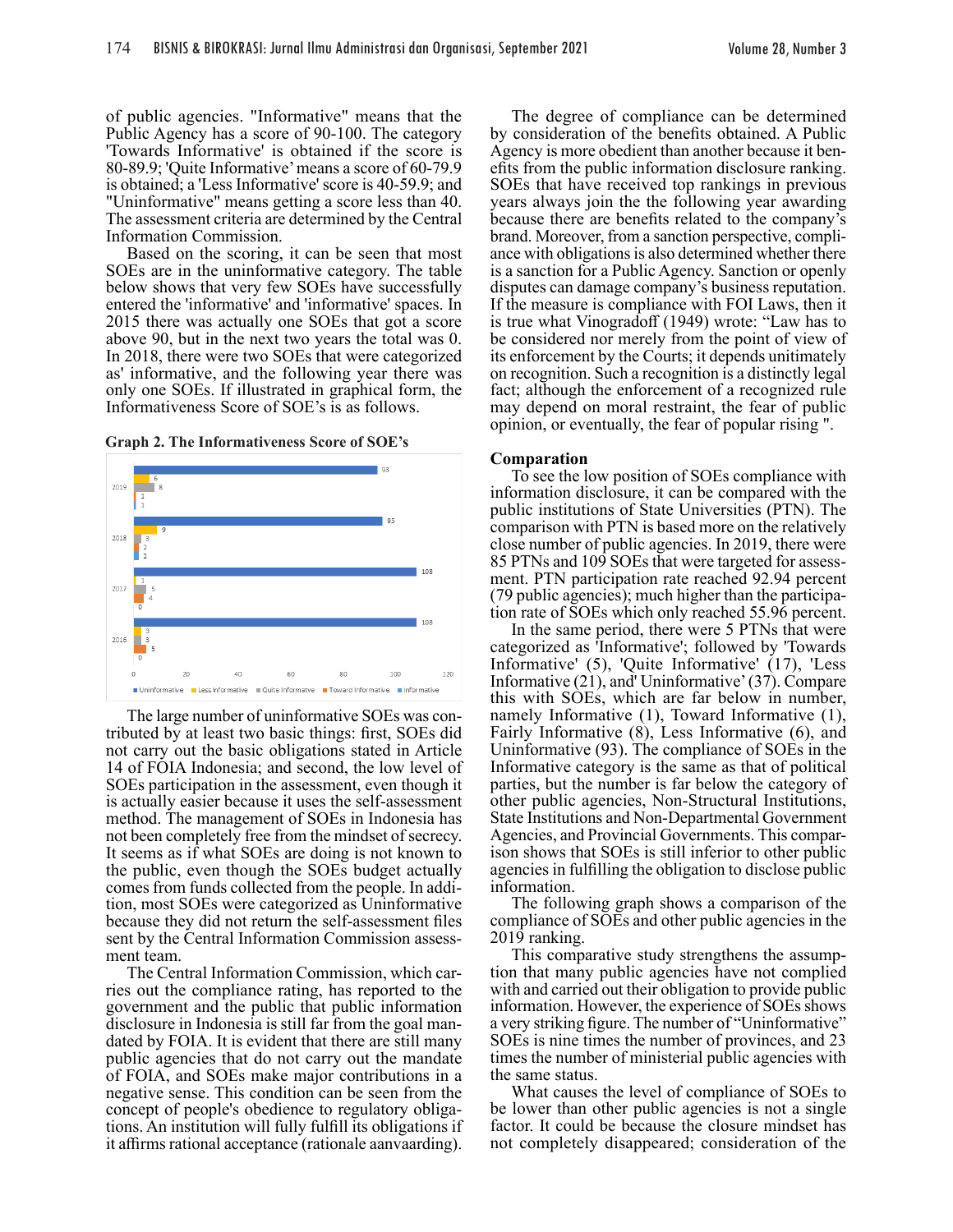**Graph 3. Comparison of the Compliance of SOEs and Other Public Agencies in the 2019**



benefits of rating for corporate activities; the view as a private company that is not the same as other government agencies; have conveyed transparency through the capital market so that there is no need to convey similar information to the public; and has not placed public information management as one of the priority scales.

#### **Cases, Barriers and Opportunity**

This data is a big question mark because basically transparency is part of SOEs operations. Corporate disclosure has long been viewed in many public policy discussions as "a way to reduce firms' problems. There are good reasons why disclosure can increase the value of the firm. For instance, reducing the asymmetry of information between those inside the firm and those outside can facilitate a firm's ability to issue securities and consequently power its cost of capital (Hermalin and Weisbach, 2012). Asymmetric information occurs when one party has relevant information in the legal relationship between the two parties, while the other party does not have the information.

Confidentiality or secrecy is often used by SOEs as an excuse for refusing to provide information to applicants. One example of a case is the petition by Sutarno vs the Ministry of SOEs (decision No. 066/V/ KIP-PS-MA/2014. The applicant asks for a copy of the 2010-2012 Perum PPPD Articles of Association, including the Company's Budget Work Plan. SOEs stated that the information requested is confidential. Is the Company Budget Work Plan (RKAP) classified as confidential? Is the company budget of a SOEs not accessible to the public? In the end, the Central Information Commission decided the information requested was open.

The confidentiality argument is used by SOEs management in many cases of requests for SOEs agreements with third parties. In such cases, there is very little difference between protecting intellectual property and covering up potential irregularities and corruption in the agreement. Often, the reasons for confidentiality are actually not basic, and are not preceded by a consequence test and a test of the public interest (Jannah and Sipahutar, 2017).

The case citation above do not mean that SOEs

does not have exemption. Referring to Article 17 of FOIA-Indonesia, SOEs can exclude information. It is interesting to point out another example which strengthens the decision of SOEs to state that the information requested is confidential. An Indonesian citizen from Kuta Alam Banda Aceh has requested information from a state-owned company, Pertamina, in the form of a list of names of companies that pur- chased fuel oil (BBM) for industrial needs in Aceh Province in the 2010-2016 period and the amount purchased by each. company in the period. At first glance, the information requested by the applicant is overwhelming due to the long period of time and possibly the large number of companies.

Interestingly, this seemingly simple case has gone through a lengthy administrative process and the results have changed. Pertamina has refused to provide the requested information on the pretext of being confidential. The Petitioner has submitted a request for public information dispute resolution to the Central Information Commission for the refusal of SOEs. On May 23, 2018, the Central Information Commission decided the information requested was open information. The interpretation of whether the requested information is open or not is changed at Central Jakarta District Court. This time, the petitioner filed a cassation to the Supreme Court.

In August 2019, the Supreme Court decided to reject the appeal submitted by citizens. The judge who tried this case stated that the information requested was included in the category of exempt information, so it was confidential. The confidentiality of this information refers to the Law on Trade Secrets, propriety, and public interest. The judge was of the opinion that closing the requested information could protect a greater interest, namely healthier business competition for the interests of the industrial fuel user community (Supreme Court Decision Number 664 K/ dt.Sus-KIP/2019, Safaruddin vs PT Pertamina).

In order to solve the problem of compliance with public information disclosure in SOEs, the role of the Audit Committee or the Company's Compliance Unit is actually needed. In the banking world, for example, the Compliance Director is commonly known. This committee (or under other names) is legally obliged to form company management. Its duty is "to ensure that there is a satisfactory review procedure of all information issued by SOEs".

One of the goals of the FOIA is to prevent corruption. The problem is that SOEs in Indonesia is not yet completely free from corrupt practices involving company management. Assistance by the KPK, for

**Figure 1. Dispute Information Scheme**

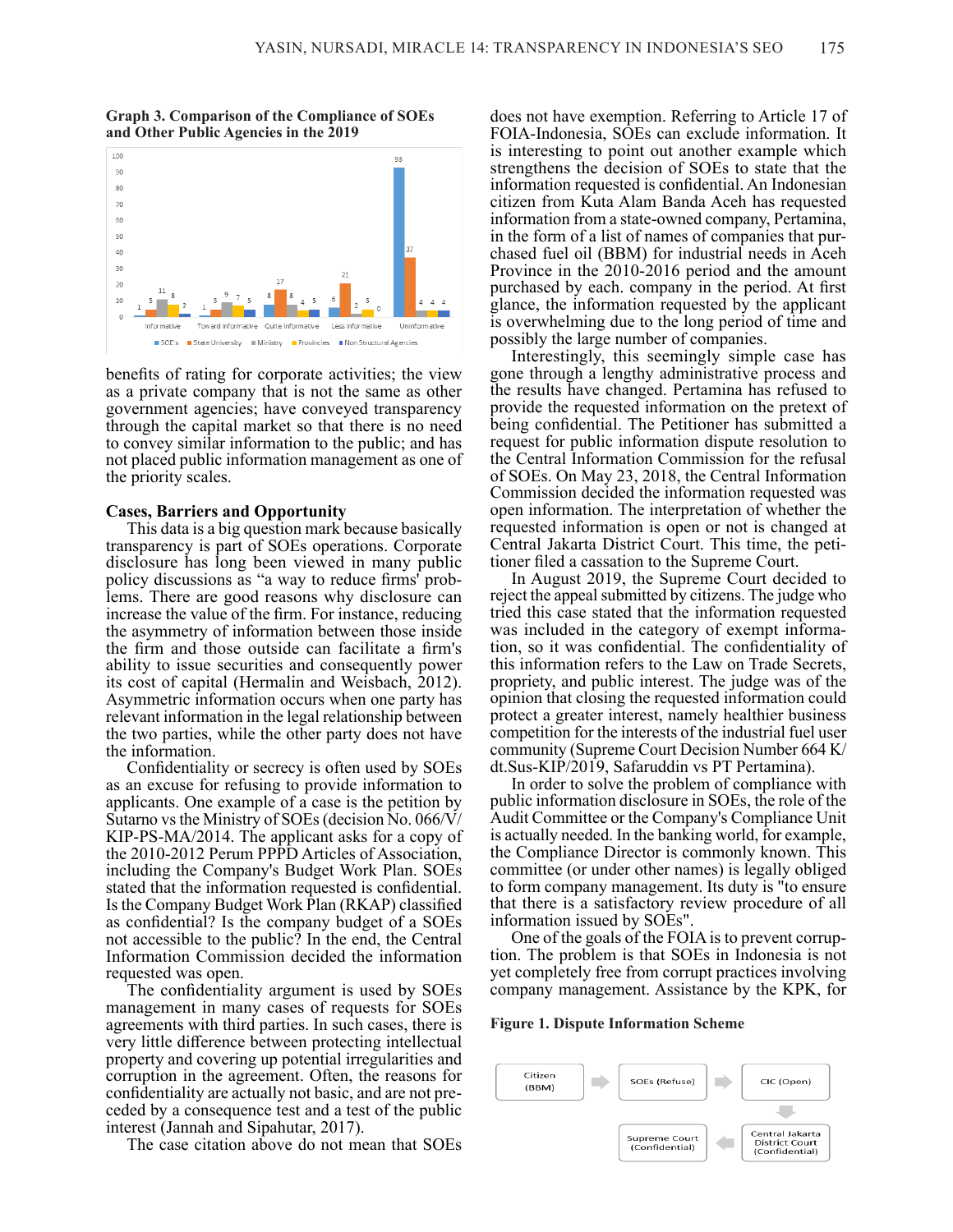example through the Study on the Implementation of GCG in SOEs (2007) and the Study of Anti-Corruption Initiatives on SOEs (2011), did not completely eliminate the intention of corruption. Later, a SOEs was even named as a suspect in a corporate crime. This is partly influenced by corporate disclosure that has not been fully implemented. The management of SOEs has not been separated from political pressure. Jabotinsky and Siems (2018) mention the existence of political pressure 'might undermine their professional judgment and lead to suboptimal decision-making'. The involvement of politicians in managing SOEs is like a double-edged sword. On the one hand, SOEs need to get political support, especially in terms of state financing. On the other hand, the entry of many politicians into SOEs management can divert the direction of SOEs management. Indonesia has not completely separated from what MacIntyre (1990) called 'vigorous political bargaining', and instead led to the failure of SOEs privatization in the New Order era (Ma'arif, 2018; Infobank, 2019).

In fact, filling top leader positions in SOEs is not entirely based on the needs and principles of GCG. The World Bank (1995) has long been concerned about this, with the following sentence: Consequently, politicians everywhere carefully weigh any changes in state-owned enterprise policy, naturally preferring policies that benefit their constituencies and help them remain in office over policies that undermine support and may precipitate their removal.

Drastic and dramatic changes in the last few years due to technological developments affecting the business world, and actually become a good momentum and opportunity for SOEs. Companies can use the available information and data for future improvement. By quoting the views of Nonaka and Takeuchi (2019), SOEs can fill some opportunities, in national level or international level, by using information and communication technology. In other words, there are almost no obstacles for SOEs to manage and provide public information because the development of information technology has made everything easier. Evans and Wurster (2000) explained that fundamentally information and the mechanism for delivering it are the glue that holds together the structure of business. With information technology, information service officers are made easier when there is a request for information. The availability of personnel in charge of managing and providing information and funds is an inevitable condition. Why? In the framework of information disclosure, public agencies are required to appoint an PPID officer, and automatically compile their organizational structure, in order to carry out the function of managing and serving public information. The information managed by the Public Agency is relatively large, so it requires a lot of funds. The three documents containing this information will be created in the form of archives, libraries and digitization.

In the future, it seems important for SOEs to implement several compliance keys to FOIA-Indonesia. First, updating public information that is managed and utilizing the digital era. Second, continue to maintain a consistent and simple open information policy. Third, maintain and implement confidential information security, and prevent information leaks. Fourth, a governance approach that is proactive rather than reactive.

#### **CONCLUSION**

It can be concluded that SOEs is a Public Agency that has the obligation to convey public public infor- mation both to the public without having to request it. Although the source of SOEs finance is separated state assets, it is a business entity that is subject to Act Number 14 of 2008.

Based on the results of the ranking conducted by the Central Information Commission, it turns out that the participation rate of SOEs is still very low; and the number of SOEs that fall into the informative category is very minimal. The secrecy mindset still exists, and is used as an excuse for refusing to provide information to the public.

There are still many challenges faced by SOEs, especially preventing fraud and irregularities, which can actually be prevented and minimized through serious transparency. The development of information technology and the SOEs transformation program are unfortunate opportunities to be missed. Guidelines for managing information and handling information disputes are very important for every SOEs.

#### **ACKNOWLEDGMENT**

This article is one of the results of a study funded by the Ministry of Research, Technology and Higher Education/Kemenristekdikti (currently the Ministry of Education and Culture/Kemendikbud) through Funding of the 2020 Flagship Primary Research Grant Funded (Penelitian Dasar Unggulan Perguruan Tinggi) in title "Corruption Prevention Strategy through Strengthening Access to Government Document Information in Corruption-Prone Areas". Thanks to the government through Kemenristekdikti/ Kemendikbud) for research funding, Universitas Indonesia for reviewing the proposal and managing the grant, and other team members, i.e., Lina Miftahul Jannah, Desy Hariyati, M. Imam Alfie Syarien, Hisyam Yusril, and Umniah Salsabila Prasojo. This article is also part of rerearch for dissertation in Faculty of Law Universitas Indonesia.

#### **REFERENCES**

- Ackerman, J.M, and Sandoval-Ballesteros, I.E. (2006). "The Global Explosion of Freedom of Information Laws", in *Administrative Law Review* 58, 85-130.
- Candeub, A. (2013). Transparency in the Administrative State, in *Houston Law Review* 51, 385-416.
- Cane, P. (2011). *Administrative Law*. Fifth edition.